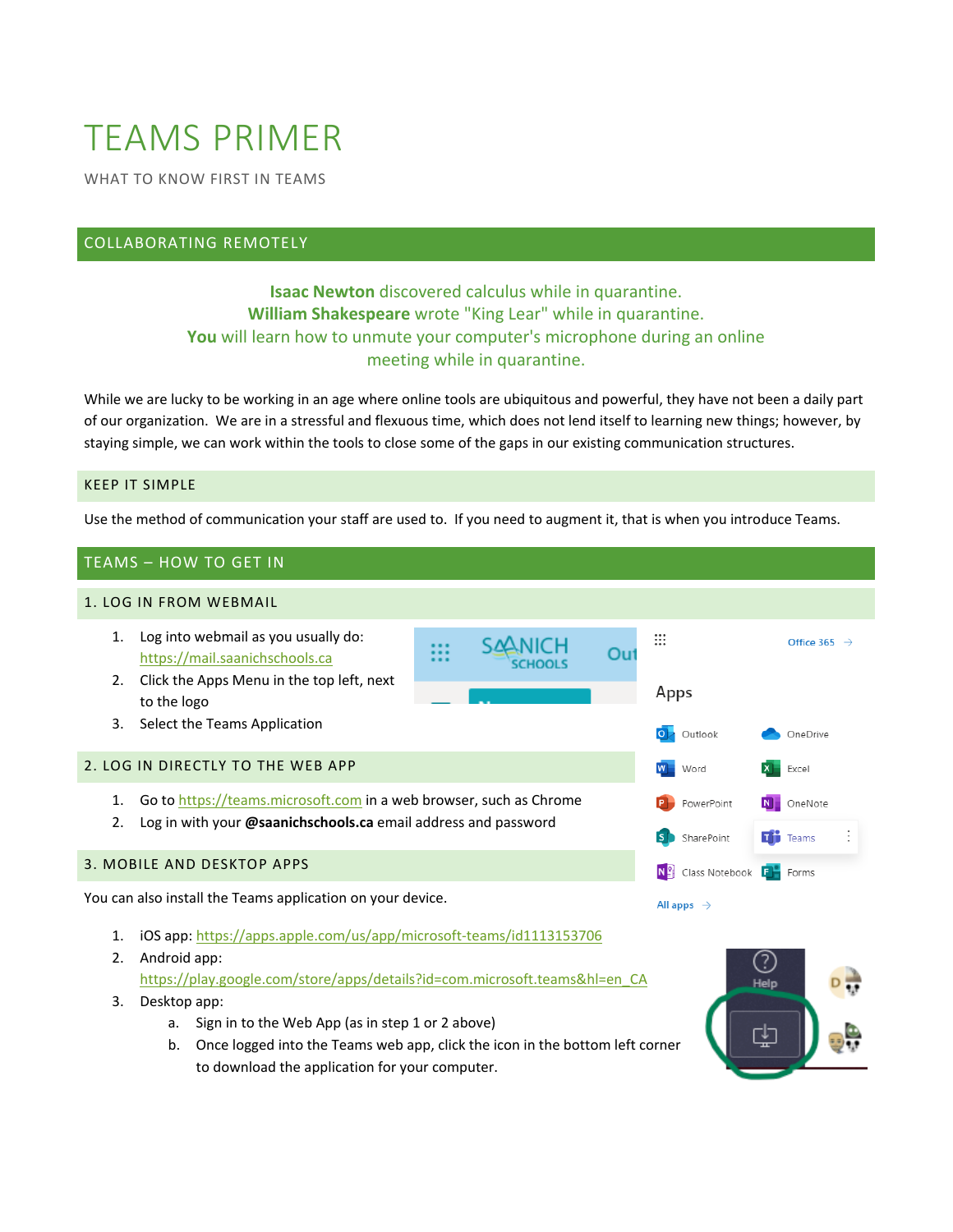## SCHEDULE A TEAM MEETING

You can schedule a team meeting, with Audio, Video, and Document/Screen sharing. Make sure you have introduced your staff to Teams, and explained why and how you will be using it **before** sending them a Teams meeting invite.

- 1. Open the **Teams** application
- 2. Go to the **Calendar** section
- 3. In the top right, select **+ New Meeting**
- 4. Schedule and invite your participants, and give the meeting a name and summary.
- 5. When you Save the meeting, the Teams application will append the "Join Teams Meeting" information to the invite. Staff will be able to join the Teams meeting from their email, calendar, or Teams application

#### MANAGING A TEAM MEETING

The best way to run an online teams meeting is from a laptop or desktop computer, using the installed application, not just the web app. (See TEAMS – HOW TO GET IN – 3.) The following directions will assume you have installed Teams for Desktop.

To see the menu below, which allows you to control the meeting, move your mouse over the video stream.





1. Team meetings can be noisy with lots of participants. As a presenter you can mute participants. Click the **"People"** icon next to the **"hang up"** icon in the bar to pull

up a list of participants. You can Mute All, or click the … next to a participant to mute them individually. **If you mute a participant, only THEY can un-mute themselves.**

- 2. A video meeting will show the 4 most recent speakers on the screen. This cannot be adjusted, and will cycle based on who is speaking.
- 3. A video meeting includes a **chat** You may ask your participants to ask questions via the chat instead of by voice. Open the chat to keep track of conversations by clicking the "**Speaking Bubble"** icon next to the **…** in the menu

#### SCREEN SHARE DOCUMENTS

An important feature in collaborating remotely is presenting information that would normally be handed out as an agenda, or on a projector to provide context for what is being discussed. Teams meetings allows for this via the **Share** button in the center of the control bar (square box with an arrow in the center.)

It is especially important for this part that you are using the desktop application. The feature works in the web app, but the steps are slightly different and do not work as seamlessly.

- 1. Before the meeting, open all the content on your desktop that you will want to share including websites.
- 2. During the meeting, when you would like to switch to sharing content, click the **Share** icon
- 3. **Select** your content: